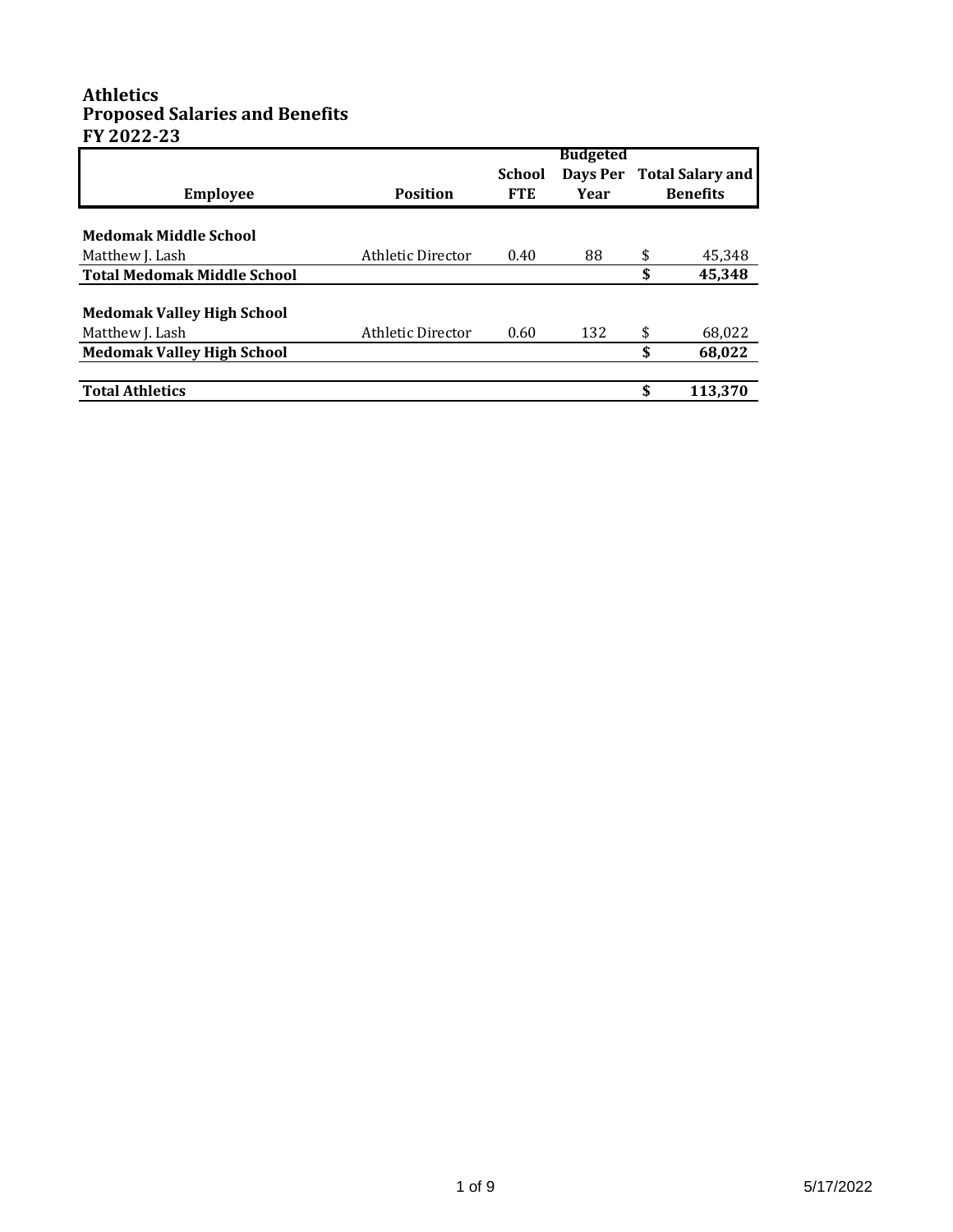#### **Athletics Proposed Budget summary FY 2022-2023**

|                                                                   |                        |                | 2022-23 Proposed Budget |           |
|-------------------------------------------------------------------|------------------------|----------------|-------------------------|-----------|
| <b>Account Number / Description</b>                               | 2021-22                | <b>Dollars</b> | <b>Dollar</b>           | Percent   |
|                                                                   | <b>Budget</b>          |                | Change                  | Change    |
|                                                                   |                        |                |                         |           |
| 9200 Extra-Curricular Activities-Medomak Middle School            |                        |                |                         |           |
| 1000-9200-1000-51040-010 Administrator Salary                     | \$35,764               | \$39,517       | \$3,753                 | 10.49%    |
| 1000-9200-1000-51500-010 Stipends                                 | \$35,378               | \$36,000       | \$622                   | 1.76%     |
| 1000-9200-1000-52000-010 Stipend Benefits                         | \$6,480                | \$7,279        | \$799                   | 12.34%    |
| 1000-9200-1000-52040-010 Administrator Benefits                   | \$13,316               | \$7,220        | (\$6,095)               | $-45.77%$ |
| 1000-9200-1000-52300-010 Stipend Retirement Benefits              | \$1,958                | \$2,138        | \$180                   | 9.19%     |
| 1000-9200-1000-52340-010 Administrator Retirement Benefits        | \$2,941                | \$1,517        | (\$1,424)               | $-48.41%$ |
| 1000-9200-1000-53400-010 Contracted Services                      | \$10,000               | \$17,000       | \$7,000                 | 70.00%    |
| 1000-9200-1000-54300-010 Purchased Repair and Maintenance         | \$5,200                | \$5,200        | \$0                     | 0.00%     |
| 1000-9200-1000-54440-010 Purchased Services - Rental of Equipment | \$700                  | \$1,440        | \$740                   | 105.71%   |
| 1000-9200-1000-55000-010 Other Purchased Services                 | \$13,610               | \$14,369       | \$759                   | 5.58%     |
| 1000-9200-1000-55320-010 Communication - Telephone                | \$0                    | \$240          | \$240                   | #DIV/0!   |
| 1000-9200-1000-55800-010 Travel Reimbursement                     | \$145                  | \$145          | \$0                     | $0.00\%$  |
| 1000-9200-1000-56100-010 Instructional Supplies                   | \$5,924                | \$7,924        | \$2,000                 | 33.76%    |
| 1000-9200-1000-58100-010 Dues and Fees - Memberships              | \$1,330                | \$1,330        | \$0                     | 0.00%     |
| 1000-9200-2700-51180-010 Regular Employee Salary                  | \$4,500                | \$4,500        | \$0                     | 0.00%     |
| 1000-9200-2700-52080-010 Transportation Benefits                  | \$1,500                | \$1,500        | \$0                     | $0.00\%$  |
| 1000-9200-2700-58500-010 Transportation expense                   | \$2,700                | \$3,700        | \$1,000                 | 37.04%    |
| <b>TOTAL 9200 Extra-Curricular Activities</b>                     | 141,445                | 151,019        | \$9,574                 | 6.77%     |
|                                                                   |                        |                |                         |           |
| <b>Total School-based costs</b>                                   | \$45,609               | \$57,348       | \$11,739                | 25.74%    |
| <b>Total District-based costs</b>                                 | \$95,836               | \$93,671       | (\$2,165)               | $-2.26%$  |
| <b>TOTAL 010 Medomak Middle School</b>                            | \$141,445              | \$151,019      | \$9,574                 | 6.77%     |
| 9600 Extra-Curricular Activities-Medomak Valley High School       |                        |                |                         |           |
| 1000-9600-1000-51040-300 Administrator Salary                     | \$53,646               | \$59,275       | \$5,629                 | 10.49%    |
| 1000-9600-1000-51500-300 Stipends                                 | \$101,468              | \$101,003      | (\$465)                 | $-0.46%$  |
| 1000-9600-1000-52000-300 Stipend Benefits                         | \$18,834               | \$18,475       | (\$359)                 | $-1.91%$  |
| 1000-9600-1000-52040-300 Administrator Benefits                   | \$19,973               | \$10,831       | (\$9,143)               | $-45.77%$ |
| 1000-9600-1000-52300-300 Stipend Retirement Benefits              | \$4,628                | \$4,627        | ( \$1)                  | $-0.01%$  |
| 1000-9600-1000-52340-300 Administrator Retirement Benefits        | \$4,412                | \$2,276        | (\$2,136)               | $-48.41%$ |
| 1000-9600-1000-53300-300 Employee Training and Development        | \$1,251                | \$1,251        | \$0                     | 0.00%     |
| 1000-9600-1000-53400-300 Contracted Services                      | \$20,000               | \$33,000       | \$13,000                | 65.00%    |
| 1000-9600-1000-54300-300 Purchased Repair and Maintenance         | \$8,057                | \$8,525        | \$468                   | 5.81%     |
| 1000-9600-1000-55320-300 Communication - Telephone                | \$0                    | \$360          | \$360                   | #DIV/0!   |
| 1000-9600-1000-54440-300 Purchased Services - Rental of Equipment | \$700                  | \$1,440        | \$740                   | 105.71%   |
| 1000-9600-1000-55000-300 Other Purchased Services                 | \$32,872               |                | \$1,250                 |           |
|                                                                   |                        | \$34,122       |                         | 3.80%     |
| 1000-9600-1000-55800-300 Travel Reimbursement                     | \$464                  | \$464          | \$0                     | $0.00\%$  |
| 1000-9600-1000-56100-300 Instructional Supplies                   | \$23,753               | \$33,189       | \$9,436                 | 39.73%    |
| 1000-9600-1000-58100-300 Dues and Fees - Memberships              | \$7,511                | \$7,571        | \$60                    | 0.80%     |
| 1000-9600-2700-51180-300 Regular Employee Salary                  | \$18,493               | \$20,000       | \$1,507                 | 8.15%     |
| 1000-9600-2700-52080-300 Regular Employee Benefits                | \$5,000                | \$5,000        | \$0                     | 0.00%     |
| 1000-9600-2700-58500-300 Extra-Curricular Transportation          | \$6,217                | \$4,710        | $(*1,507)$              | -24.24%   |
| <b>TOTAL 9600 Extra-Curricular Activities</b>                     | 327,278                | 346,119        | \$18,840                | 5.76%     |
| <b>Total School-based costs</b>                                   |                        | \$149,632      | \$25,314                | 20.36%    |
| <b>Total District-based costs</b>                                 | \$124,318<br>\$202,961 | \$196,487      | (\$6,474)               | $-3.19%$  |
| <b>TOTAL 300 Medomak Valley High School</b>                       | \$327,278              | \$346,119      | \$18,840                | 5.76%     |
|                                                                   |                        |                |                         |           |
| <b>Total School-based costs</b>                                   | \$169,927              | \$206,980      | \$37,053                | 21.81%    |
| <b>Total District-based costs</b>                                 | \$298,797              | \$290,158      | (\$8,639)               | $-2.89%$  |
| <b>TOTAL 1000 General Fund</b>                                    | \$468,724              | \$497,138      | \$28,414                | 6.06%     |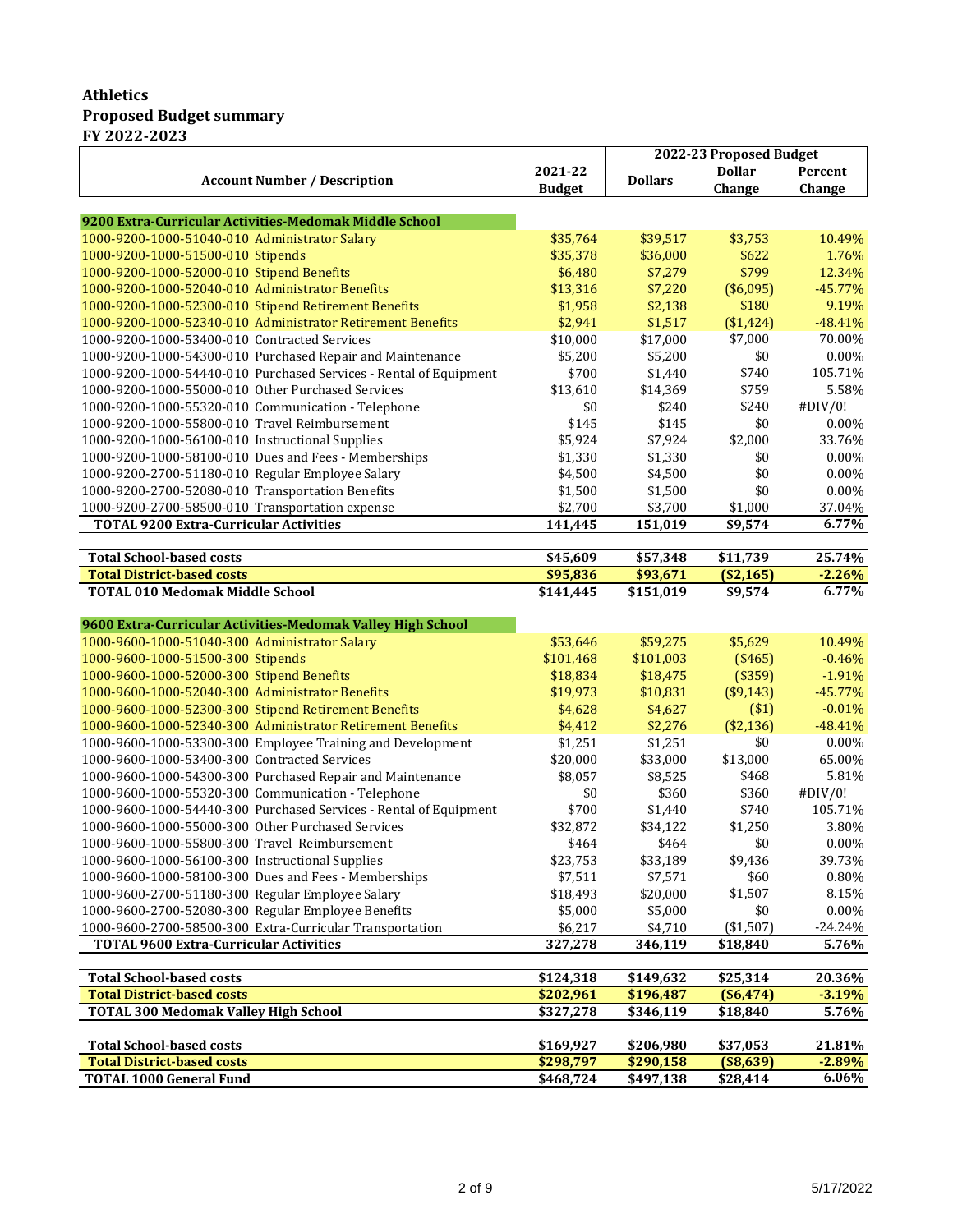|                                                                   | <b>Description</b>                 | <b>Total</b> |
|-------------------------------------------------------------------|------------------------------------|--------------|
| 9200 Extra-Curricular Activities-Medomak Middle School            |                                    |              |
| 1000-9200-1000-53400-010 Contracted Services                      |                                    |              |
|                                                                   | Athletic Trainer-PenBay            | \$17,000     |
|                                                                   | (Share with MVHS. 1/3 MMS)         |              |
|                                                                   | Total                              | \$17,000     |
|                                                                   |                                    |              |
| 1000-9200-1000-54300-010 Purchased Repair and Maintenance         |                                    |              |
|                                                                   | <b>Turface MVP</b>                 | \$2,250      |
|                                                                   | <b>PMC Mound Clay</b>              | \$156        |
|                                                                   | 80/20 Over seed Mix                | \$600        |
|                                                                   | Apply Weed Control to BB/SB Fields | \$452        |
|                                                                   | Apply Weed Control to Fence lines  | \$480        |
|                                                                   | 24-0-8 Spring Fertilizer           | \$462        |
|                                                                   | 21-0-21 Summer Fertilizer          | \$462        |
|                                                                   | 10-0-30 Fall Fertilizer            | \$338        |
|                                                                   | <b>Total</b>                       | \$5,200      |
| 1000-9200-1000-54440-010 Purchased Services - Rental of Equipment |                                    |              |
|                                                                   | Fall portable toilets              | \$720        |
|                                                                   | Spring portable toilets            | \$720        |
|                                                                   | <b>Total</b>                       | \$1,440      |
|                                                                   |                                    |              |
| 1000-9200-1000-55000-010 Other Purchased Services                 |                                    |              |
|                                                                   | Girls Soccer Officials             | \$896        |
|                                                                   | <b>Boys Soccer Officials</b>       | \$896        |
|                                                                   | Soccer Officials Mileage           | \$300        |
|                                                                   | 7th Girls Basketball Officials     | \$1,008      |
|                                                                   | 7th Boys Basketball Officials      | \$1,008      |
|                                                                   | 8th Girls Basketball Officials     | \$1,008      |
|                                                                   | 8th Boys Basketball Officials      | \$1,008      |
|                                                                   | 1 Basketball Officials Mileage     | \$500        |
|                                                                   | <b>Basketball Clock Operator</b>   | \$900        |
|                                                                   | Basketball Scorebook Keeper        | \$900        |
|                                                                   | 7th Softball Umpires               | \$1,040      |
|                                                                   | 7th Baseball Umpires               | \$1,120      |
|                                                                   | 8th Softball Umpires               | \$1,040      |
|                                                                   | 8th Baseball Umpires               | \$1,120      |
|                                                                   | <b>Wrestling Officials</b>         | \$750        |
|                                                                   | <b>Wrestling Officials Mileage</b> | \$75         |
|                                                                   | <b>Track Meet Timing Service</b>   | \$800        |
|                                                                   | <b>Total</b>                       | \$14,369     |
|                                                                   |                                    |              |
| 1000-9200-1000-55800-010 Travel Reimbursement                     |                                    |              |

| \$90  |
|-------|
| \$25  |
| \$30  |
| \$145 |
|       |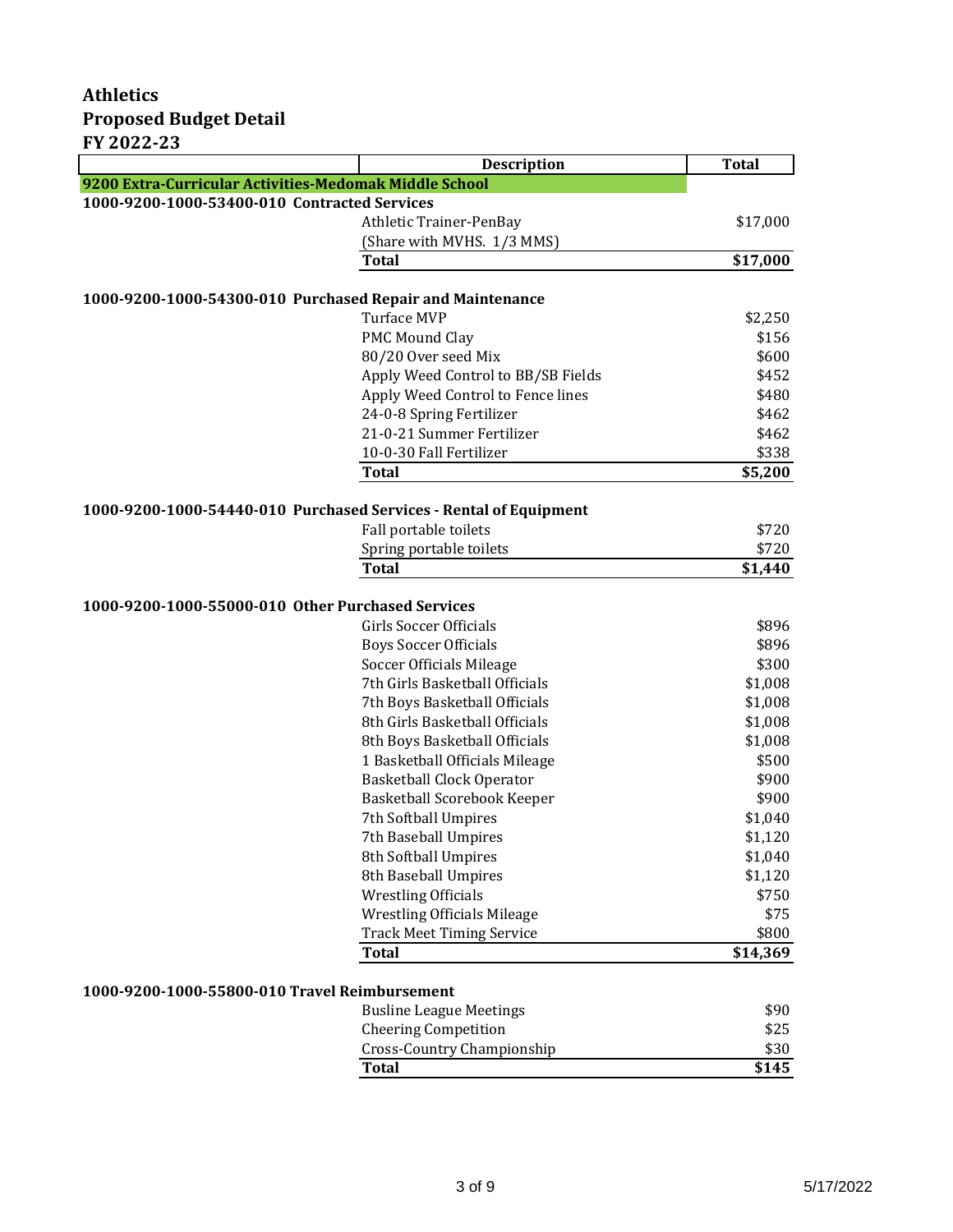|                                                          | <b>Description</b>                         | <b>Total</b> |
|----------------------------------------------------------|--------------------------------------------|--------------|
| 1000-9200-1000-56100-010 Instructional Supplies          |                                            |              |
|                                                          | White Athletic Field Paint                 | \$676        |
|                                                          | <b>Practice Soccer Balls</b>               | \$432        |
|                                                          | <b>Game Soccer Balls</b>                   | \$140        |
|                                                          | 1x3 Bandages                               | \$24         |
|                                                          | <b>Whizzer Mat Kleen</b>                   | \$67         |
|                                                          | 4' Mat Tape                                | \$144        |
|                                                          | <b>Bucket of Balls</b>                     | \$495        |
|                                                          | Dz Game Baseballs                          | \$290        |
|                                                          | Dz Game Softballs                          | \$285        |
|                                                          | <b>Soccer Scorebooks</b>                   | \$20         |
|                                                          | <b>BB/SB Scorebooks</b>                    | \$40         |
|                                                          | Mark V Scorebooks                          | \$40         |
|                                                          | Line-ups Cards                             | \$32         |
|                                                          | <b>Baseball Bat</b>                        | \$300        |
|                                                          | Softball Bat                               | \$300        |
|                                                          | <b>Soccer Nets</b>                         | \$280        |
|                                                          | <b>Basketball Nets</b>                     | \$150        |
|                                                          | <b>Spaulding Basketballs</b>               | \$570        |
|                                                          | <b>Instant Ice Packs</b>                   | \$60         |
|                                                          | <b>Athletic Tape</b>                       | \$282        |
|                                                          | <b>Baseball Catchers Gear</b>              | \$500        |
|                                                          | Softball Catchers Gear                     | \$500        |
|                                                          | <b>Track Starting Blocks</b>               | \$125        |
|                                                          | <b>Wrestling Scorebook</b>                 | \$12         |
|                                                          | Softball Practice Balls                    | \$160        |
|                                                          | <b>MMS Football</b>                        | \$2,000      |
|                                                          | <b>Total</b>                               | \$7,924      |
| 1000-9200-1000-58100-010 Dues and Fees Memberships       |                                            |              |
|                                                          | League Dues                                | \$250        |
|                                                          | Soccer Officials Assigning Fee             | \$150        |
|                                                          | Basketball Officials Assigning Fee         | \$180        |
|                                                          | <b>Wrestling League Dues</b>               | \$275        |
|                                                          | Cheering State Championship Fee            | \$75         |
|                                                          | BB/SB Umpire Assigning Fee                 | \$240        |
|                                                          | <b>Coaches Professional Development</b>    | \$160        |
|                                                          | <b>Total</b>                               | \$1,330      |
| 1000-9200-1000-58500-010 Extra-Curricular Transportation |                                            |              |
|                                                          | Regular Salaries                           | \$4,500      |
|                                                          | <b>Regular Benefits</b>                    | \$1,500      |
|                                                          | Expenses-Fuel                              | \$3,700      |
|                                                          | <b>Total</b>                               | \$9,700      |
|                                                          | Total School-based costs-Medomak Middle So | \$57,108     |

#### **School/Department: Medomak Valley High School Athletics**

**1000-9600-1000-53300-300 Employee Training and Development**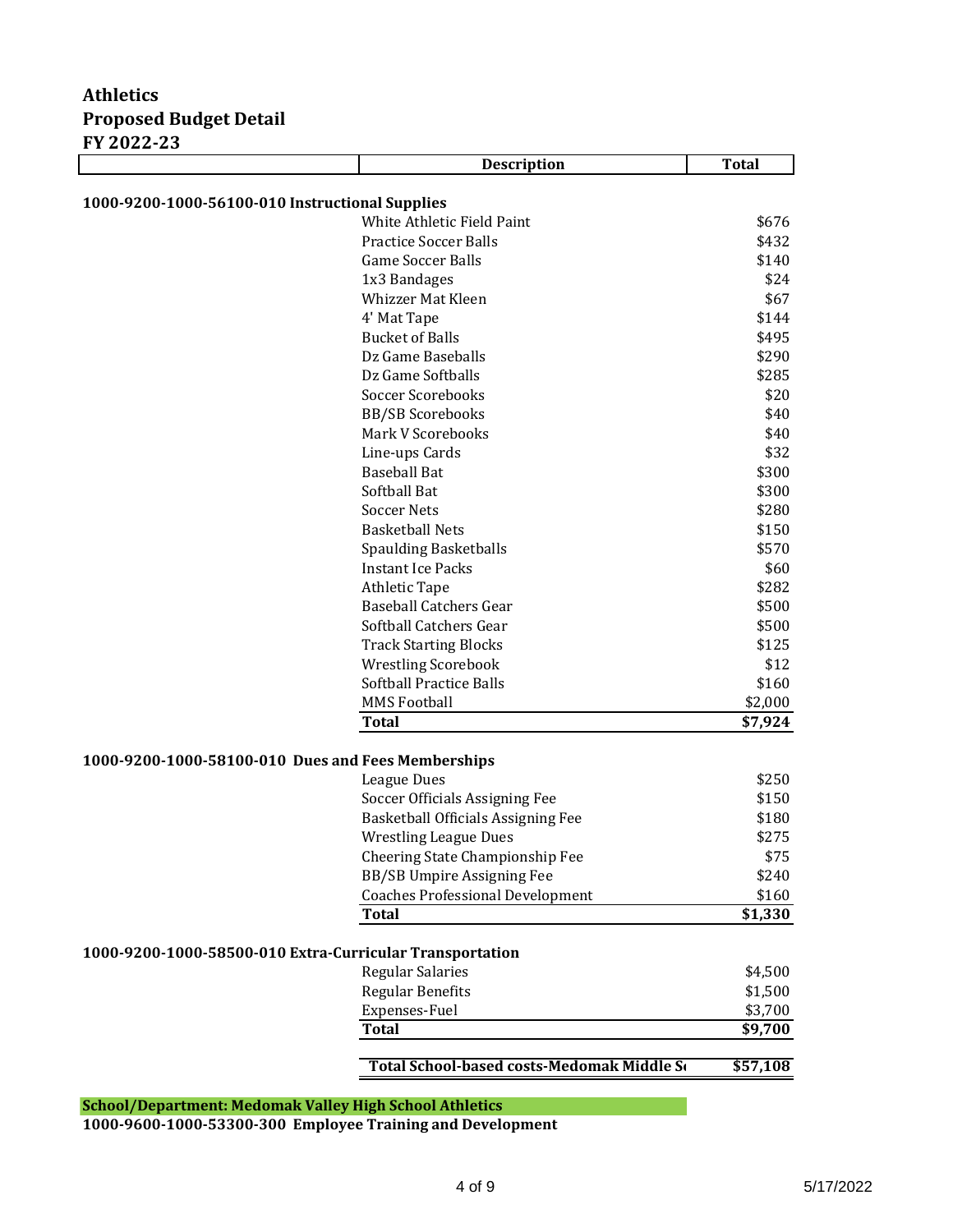| <b>Description</b>           | <b>Total</b>                            |
|------------------------------|-----------------------------------------|
| Coaches' eligibility courses | $\Omega$ $\sim$ $\sim$<br>ሖ<br>1 ل 1 إل |
| <b>Total</b>                 |                                         |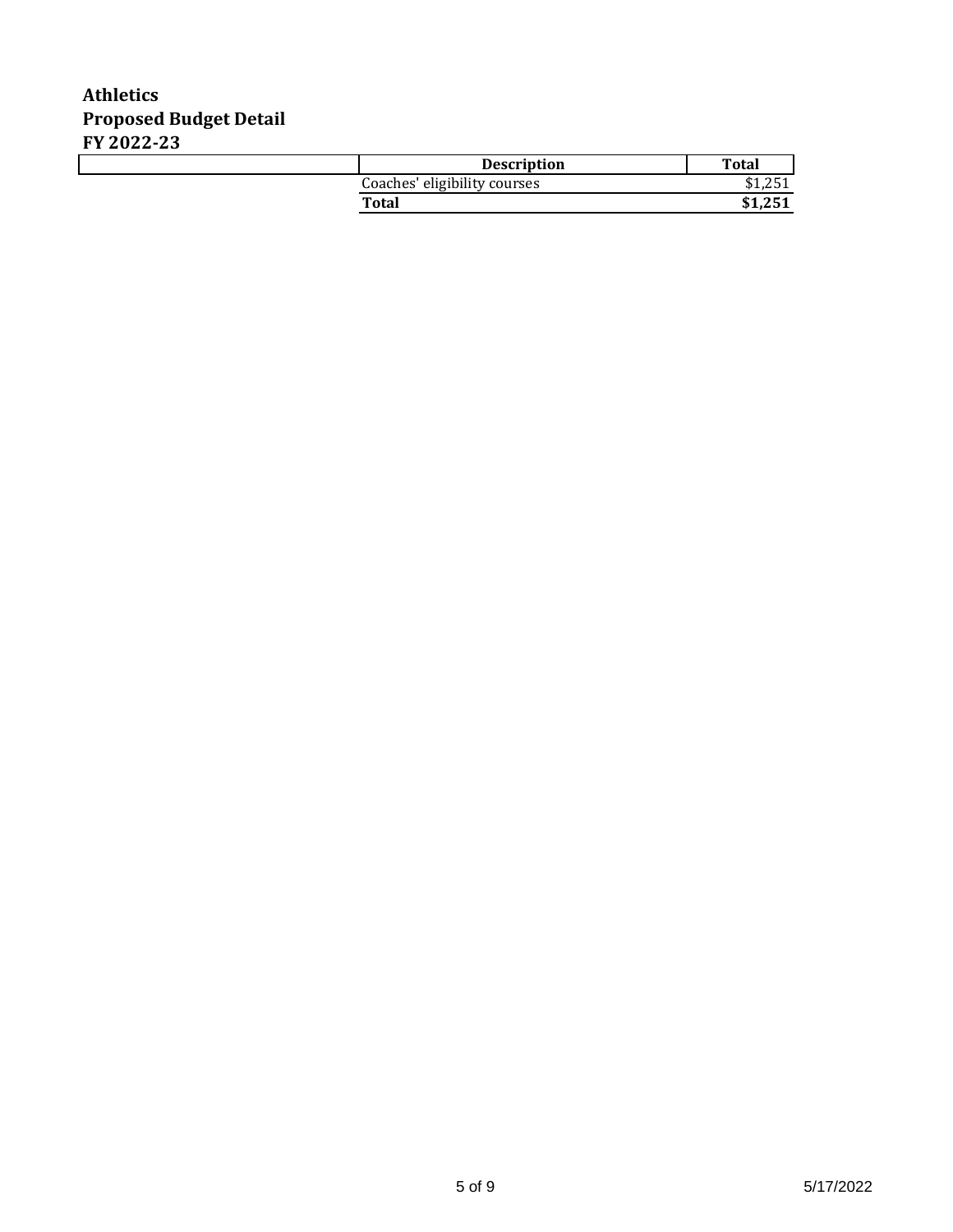|                                                                   | <b>Description</b>                        | <b>Total</b>   |
|-------------------------------------------------------------------|-------------------------------------------|----------------|
|                                                                   |                                           |                |
| 1000-9600-1000-53400-300 Contracted Services                      |                                           |                |
|                                                                   | Athletic Trainer-PenBay                   | \$33,000       |
|                                                                   | (Share with MMS. 2/3 MVHS)                |                |
|                                                                   | <b>Total</b>                              | \$33,000       |
|                                                                   |                                           |                |
| 1000-9600-1000-54300-300 Purchased Repair and Maintenance         |                                           |                |
|                                                                   | <b>Turface MVP</b>                        | \$3,000        |
|                                                                   | PMC Mound Clay                            | \$208          |
|                                                                   | 80/20 Over Seed Mix                       | \$840          |
|                                                                   | Apply Weed Control to BB/SB Infields      | \$875<br>\$650 |
|                                                                   | Apply Weed Control to Track & Tennis      |                |
|                                                                   | Apply Weed Control to BB/SB Fence lines   | \$620          |
|                                                                   | Aerate Soccer/Football Field              | \$544          |
|                                                                   | 24-0-8 Spring Fertilizer                  | \$660          |
|                                                                   | 21-0-21 Summer Fertilizer                 | \$660          |
|                                                                   | 10-0-30 Fall Fertilizer                   | \$468          |
|                                                                   | <b>Total</b>                              | \$8,525        |
|                                                                   |                                           |                |
| 1000-9600-1000-54440-300 Purchased Services - Rental of Equipment | <b>Fall Portable Toilets</b>              | \$720          |
|                                                                   | <b>Spring Portable Toilets</b>            | \$720          |
|                                                                   | <b>Total</b>                              | \$1,440        |
|                                                                   |                                           |                |
| 1000-9600-1000-55000-300 Other Purchased Services                 |                                           |                |
|                                                                   | Varsity Basketball Clock                  | \$770          |
|                                                                   | JV Basketball Clock                       | \$600          |
|                                                                   | <b>Unified Basketball</b>                 | \$2,128        |
|                                                                   | Freshman Basketball Clock                 | \$450          |
|                                                                   | Varsity Boys Soccer (9 gms x 2 Officials) | \$1,440        |
|                                                                   | JV Boys Soccer                            | \$896          |
|                                                                   | Varsity Girls Soccer                      | \$1,440        |
|                                                                   | <b>IV Girls Soccer</b>                    | \$896          |
|                                                                   | <b>Boys Soccer Mileage</b>                | \$450          |
|                                                                   | Girls Soccer Mileage                      | \$450          |
|                                                                   | Varsity Boys Basketball (10 gms)          | \$1,600        |
|                                                                   | JV Boys Basketball                        | \$1,008        |
|                                                                   | Freshman Boys Basketball                  | \$1,008        |
|                                                                   | Varsity Girls Basketball (10 gms)         | \$1,600        |
|                                                                   | <b>IV Girls Basketball</b>                | \$1,008        |
|                                                                   | Freshman Girls Basketball                 | \$1,008        |
|                                                                   | <b>Boys Basketball Mileage</b>            | \$500          |
|                                                                   | Girls Basketball Mileage                  | \$500          |
|                                                                   | <b>Wrestling Duals</b>                    | \$1,350        |
|                                                                   | <b>Wrestling Mileage</b>                  | \$300          |
|                                                                   | Home Cross-Country Timing                 | \$800          |
|                                                                   | <b>Home Track Meet Timing</b>             | \$800          |
|                                                                   | <b>KVAC Track Meet Workers</b>            | \$200          |
|                                                                   | Waldoboro Police Dept. Security           | \$3,120        |
|                                                                   | <b>Basketball Gate Workers</b>            | \$1,200        |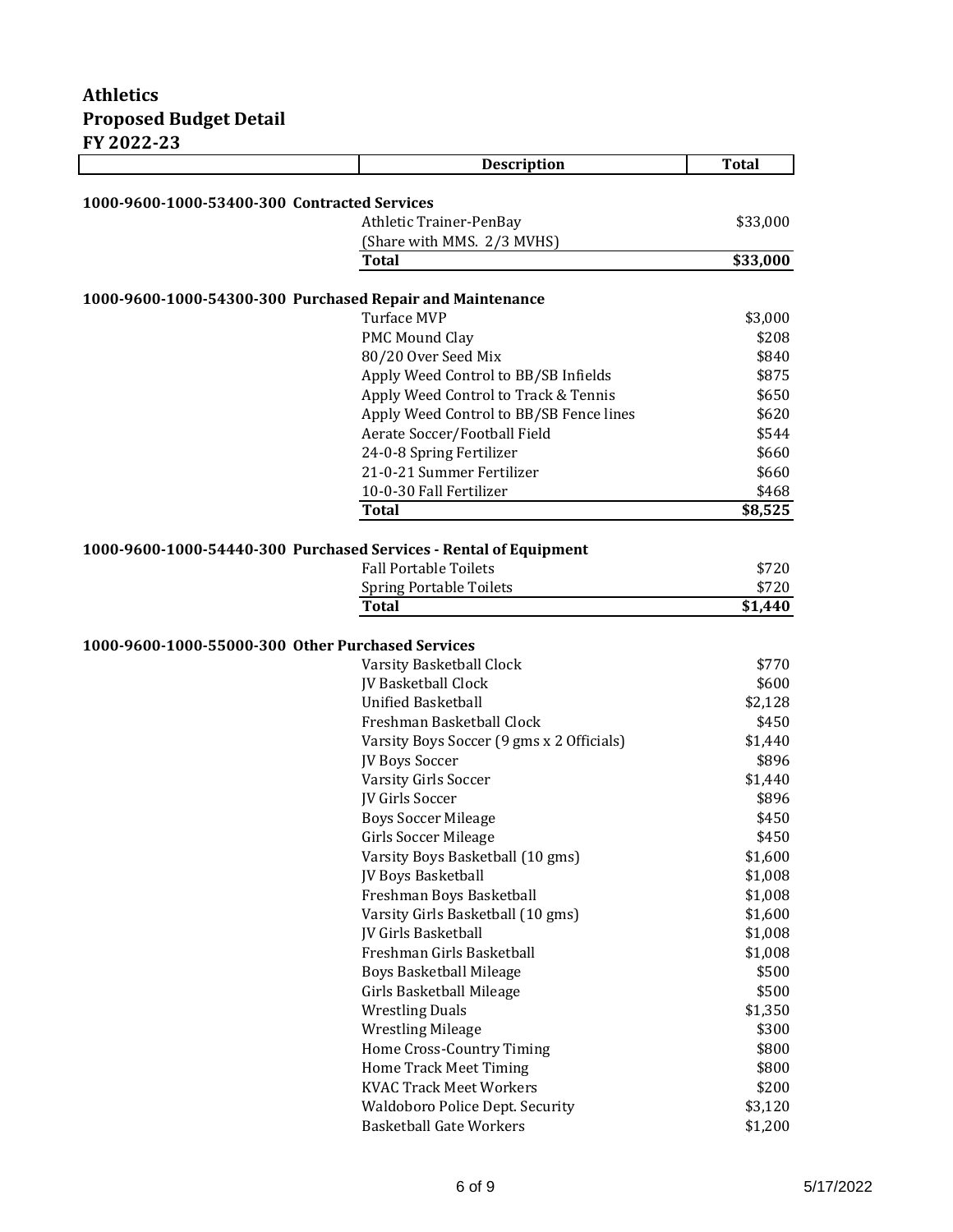|                                                 | <b>Description</b>                  | <b>Total</b> |
|-------------------------------------------------|-------------------------------------|--------------|
|                                                 | Varsity Baseball Umpires (11 gms)   | \$1,540      |
|                                                 | JV Baseball Umpires                 | \$800        |
|                                                 | <b>Varsity Softball Umpires</b>     | \$1,496      |
|                                                 | JV Softball Umpires                 | \$768        |
|                                                 | Baseball & Softball Mileage         | \$700        |
|                                                 | Varsity Football Officials          | \$2,400      |
|                                                 | <b>JV Football Officials</b>        | \$896        |
|                                                 | Total                               | \$34,122     |
|                                                 |                                     |              |
| 1000-9600-1000-55800-300 Travel Reimbursement   |                                     |              |
|                                                 | <b>Travel Reimbursement</b>         |              |
|                                                 | <b>KVAC League Meetings</b>         | \$304        |
|                                                 | <b>KVAC Wrestling Meetings</b>      | \$80         |
|                                                 | KVAC Baseball / Softball Meetings   | \$80         |
|                                                 | <b>Total</b>                        | \$464        |
|                                                 |                                     |              |
| 1000-9600-1000-56100-300 Instructional Supplies |                                     |              |
|                                                 | <b>Practice Soccer Balls</b>        | \$432        |
|                                                 | <b>Yellow Athletic Field Paint</b>  | \$624        |
|                                                 | White Athletic Field Paint          | \$728        |
|                                                 | Mueller Mat Kleen                   | \$67         |
|                                                 | Slipp Knot Sheet                    | \$60         |
|                                                 | Gatorage Package                    | \$100        |
|                                                 | 1x3 Bandages                        | \$24         |
|                                                 | 4 x 4 Gauze                         | \$12         |
|                                                 | Ace Bandages                        | \$80         |
|                                                 | Power Flex Tape                     | \$100        |
|                                                 | <b>Bucket of Balls</b>              | \$330        |
|                                                 | DeMarini Bat                        | \$200        |
|                                                 | <b>Easton Bat</b>                   | \$200        |
|                                                 | <b>Game Tennis Balls</b>            | \$360        |
|                                                 | Navy Pre-wrap                       | \$55         |
|                                                 | BB/SB Line-up cards                 | \$40         |
|                                                 | Rawlings Helmets                    | \$96         |
|                                                 | <b>Equipment Bags</b>               | \$70         |
|                                                 | <b>BB/SB Scorebooks</b>             | \$40         |
|                                                 | <b>Soccer Scorebooks</b>            | \$100        |
|                                                 | <b>Tennis Scorebooks</b>            | \$20         |
|                                                 | Girls Basketball Uniforms           | \$4,250      |
|                                                 | Softball Uniforms                   | \$3,200      |
|                                                 | <b>Girls Soccer Uniforms</b>        | \$4,125      |
|                                                 | <b>Cheering Uniforms</b>            | \$3,500      |
|                                                 | 12 DZ Velocity Team Golf Balls      | \$420        |
|                                                 | <b>Wilson Game Soccer Balls</b>     | \$140        |
|                                                 | <b>Spaulding Basketballs</b>        | \$342        |
|                                                 | <b>Athletic Tape</b>                | \$282        |
|                                                 | <b>Dudley Game Softball</b>         | \$340        |
|                                                 | Rawlings Game Baseballs             | \$400        |
|                                                 | <b>Wilson Practice Tennis Balls</b> | \$150        |
|                                                 | Basketball & Wrestling Scorebooks   | \$70         |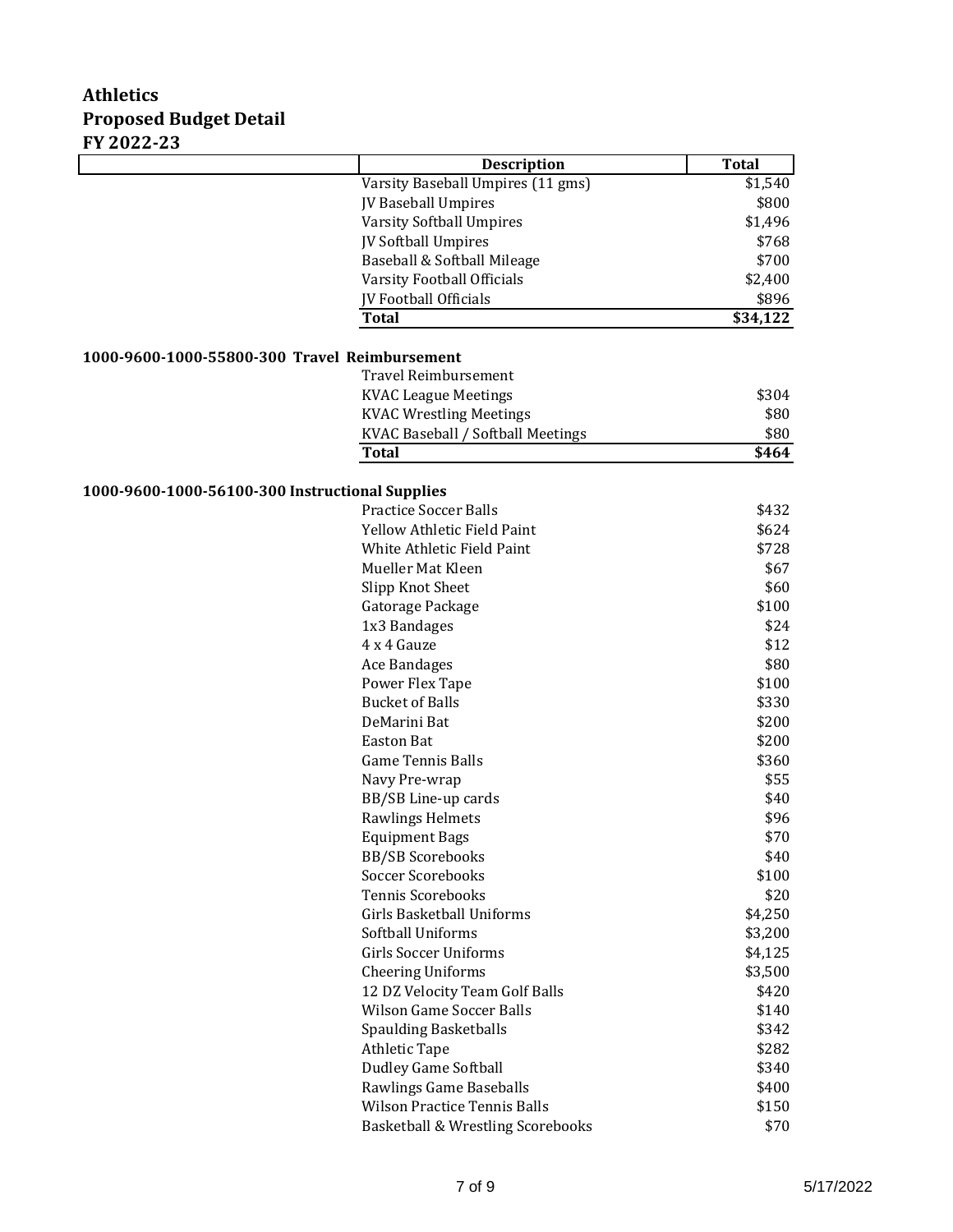|                                                    | <b>Description</b>                       | <b>Total</b> |
|----------------------------------------------------|------------------------------------------|--------------|
|                                                    | <b>Instant Ice Packs</b>                 | \$60         |
|                                                    | MVP/Coaches/MIP Plaques                  | \$1,035      |
|                                                    | 7 Letter Jackets                         | \$450        |
|                                                    | Letters/Numerals/Pins                    | \$200        |
|                                                    | 3 letter Plaques                         | \$180        |
|                                                    | <b>Wilson Practice Footballs</b>         | \$160        |
|                                                    | <b>Wilson Game Footballs</b>             | \$312        |
|                                                    | <b>Schutt Shoulder Pads</b>              | \$1,400      |
|                                                    | <b>Schutt Back Plates</b>                | \$75         |
|                                                    | Schutt Z10 Helmets                       | \$3,600      |
|                                                    | Helmet Jaw Pads                          | \$40         |
|                                                    | Helmet Decals- 50 Sets                   | \$200        |
|                                                    | <b>Field Paint</b>                       | \$520        |
|                                                    | Girdles                                  | \$150        |
|                                                    | Replacement Jerseys                      | \$1,650      |
|                                                    | <b>Helmet Reconditioning</b>             | \$2,200      |
|                                                    | Shipping                                 | \$0          |
|                                                    | <b>Total</b>                             | \$33,189     |
|                                                    |                                          |              |
| 1000-9600-1000-58100-300 Dues and Fees Memberships |                                          |              |
|                                                    | <b>KVAC League Dues</b>                  | \$1,500      |
|                                                    | Soccer Assigning Fee                     | \$300        |
|                                                    | <b>Umpire Assigning Fee</b>              | \$320        |
|                                                    | <b>Basketball Assigning Fee</b>          | \$480        |
|                                                    | <b>Rule Books</b>                        | \$196        |
|                                                    | <b>Cheering Competitions</b>             | \$300        |
|                                                    | JV Basketball Invitationals              | \$200        |
|                                                    | <b>Hudl Contract</b>                     | \$400        |
|                                                    | <b>KVAC and MPA Green Fees</b>           | \$250        |
|                                                    | <b>Wrestling Officials Assigning Fee</b> | \$50         |
|                                                    | <b>Westlakes Entry Fee</b>               | \$175        |
|                                                    | <b>Atlantics Entry Fee</b>               | \$250        |
|                                                    | <b>MCI Husky Entry Fee</b>               | \$200        |
|                                                    | <b>Boys Soccer Shootout Entry Fee</b>    | \$175        |
|                                                    | Girls Soccer Round Robin Entry Fee       | \$175        |
|                                                    | Dexter Duals                             | \$200        |
|                                                    | Girls Basketball Round Robin Entry Fee   | \$175        |
|                                                    | Boys Basketball Round Robin Entry Fee    | \$175        |
|                                                    | <b>XC</b> Invitational                   | \$75         |
|                                                    | <b>Festival of Champions</b>             | \$75         |
|                                                    | <b>Track Dues</b>                        | \$400        |
|                                                    | <b>Big 11 Football Conference Dues</b>   | \$1,500      |
|                                                    | <b>Total</b>                             | \$7,571      |
|                                                    |                                          |              |

#### **1000-9600-2700-58500-300 Extra-Curricular Transportation**

| <b>Total</b>            | \$29.710 |
|-------------------------|----------|
| Expenses-fuel           | \$4.710  |
| <b>Regular Benefits</b> | \$5,000  |
| Regular Salaries        | \$20,000 |